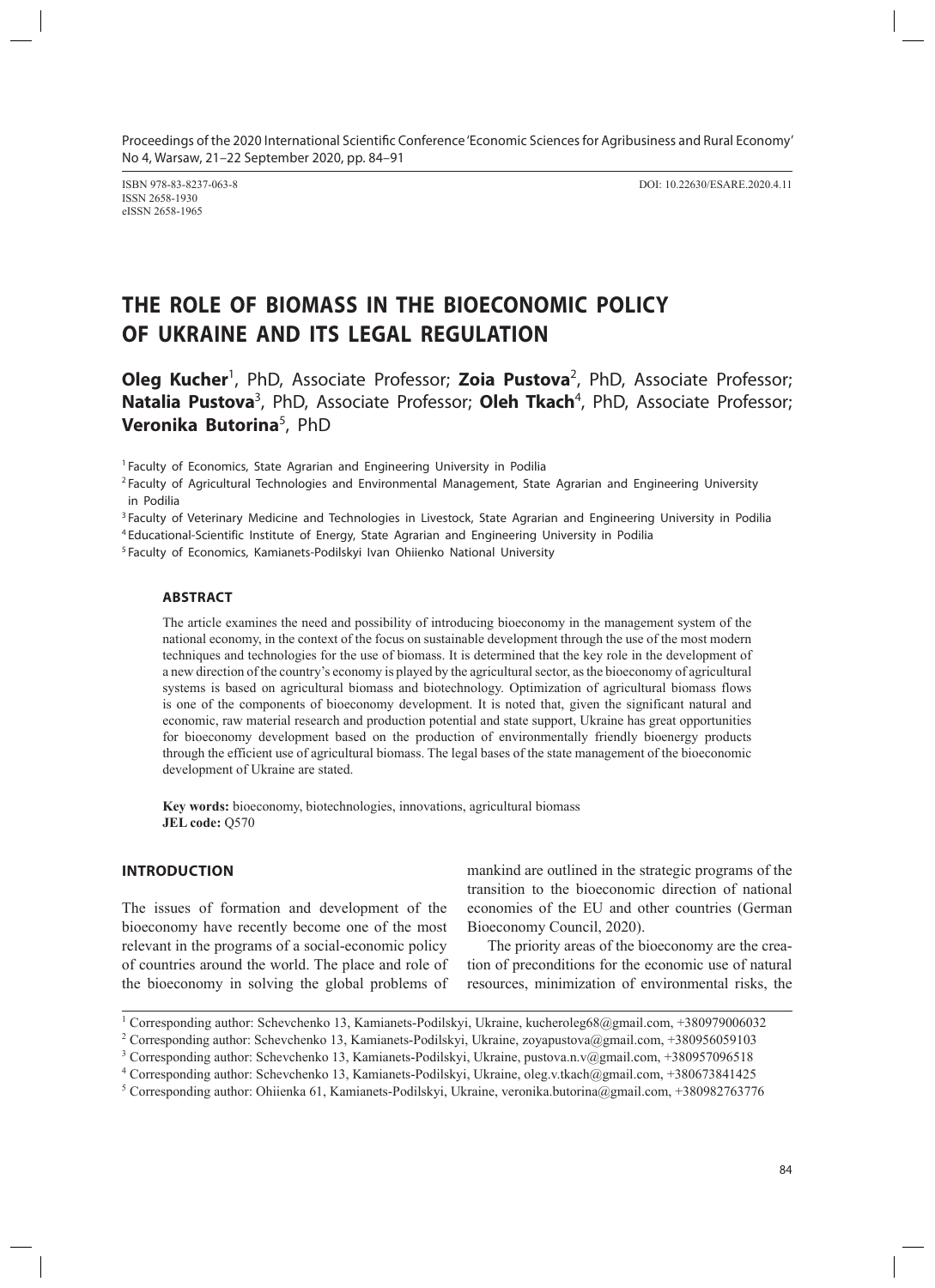spread of organic farming, and the use of energy-saving technologies. The development of the bioeconomy is an extremely important direction for Ukraine, which has significant relevant potential and state support.

The purpose of the study is to analyse the current state and prospects of biomass production and determine its role in the development of the bioeconomy.

# **THEORETICAL FOUNDATIONS**

The concept of bioeconomy as a new paradigm of economic development is a field of study of domestic and foreign scientists.

Bioeconomy is a new direction of economic development, which re-uses and recycles secondary raw materials, including waste, creates conditions for multiple, cyclical use of resources, ensuring the social-economic development of the country. The use of biotechnology creates the basis for the formation of the bioeconomy as a system that creates biological resources for the production of high-tech products (Buhaichuk and Hrabchuk, 2018).

The potential for more biomass from agriculture for various biological activities can be enhanced by stimulating the development of rural areas in Central and Eastern Europe, where small semi-enterprises still predominate in some regions. In addition, double pruning can significantly increase biomass yield (Ronzon and M'Barek, 2018).

The concept of bioeconomy demonstrates how to pave the way for economic transition, which will create conditions for optimal use of renewable biological resources and enable the development of sustainable production and processing systems. This will allow for a wider range of products, using fewer resources and providing a less negative impact on ecosystems (Gołębiewski, 2016).

## **MATERIALS AND METHODS**

Analysis and assessment of the state of development of the agricultural biomass market, as one of the important components of the bioeconomy, were aimed at studying the possibilities of implementing the bioeconomy direction of economic development in Ukraine.

The following documents and materials were used in the research process:

- − Directive (EU) 2018/2001 of the European Parliament and of the Council;
- − documents of the Verkhovna Rada and the Cabinet of Ministers of Ukraine on supporting the development of bioenergy potential of the agricultural sector;
- materials of the Bioenergy Association of Ukraine;
- statistical collections of the Ministry of Agrarian Policy and Food of Ukraine.

In the course of this research the method of system analysis was used, which allowed:

- to study the scientific and legal principles of bioeconomy development;
- − analyse the dynamics of production and use of agricultural biomass and its energy potential;
- − determine the potential of agricultural biomass available for use in the future.

#### **RESULTS AND DISCUSSION**

The modern market economy is characterized by the active use of new innovative methods of production and the expansion of its range. New knowledge and results of innovative activity have found their application in various spheres of economics and social life. Many countries around the world are creating new models of innovative development, one of which is the bioeconomy. Bioeconomy defines the economics associated with the production and processing of biological resources, based on the use of biotechnology.

Bioeconomy is an evolving paradigm in which the creation, development, and revitalization of economic systems based on the sustainable use of renewable biological resources are spreading rapidly around the world in a balanced way. Bioeconomy builds bridges between biotechnology and economics, as well as between science, industry, and society, and underpins science and innovation policies developed in many countries (Aguilar, Twardowski and Wohlgemuth 2019).

Agriculture plays the role of the core of the bioeconomy, as it is the main raw material base. Bioeconomy is based on biomass and biotechnology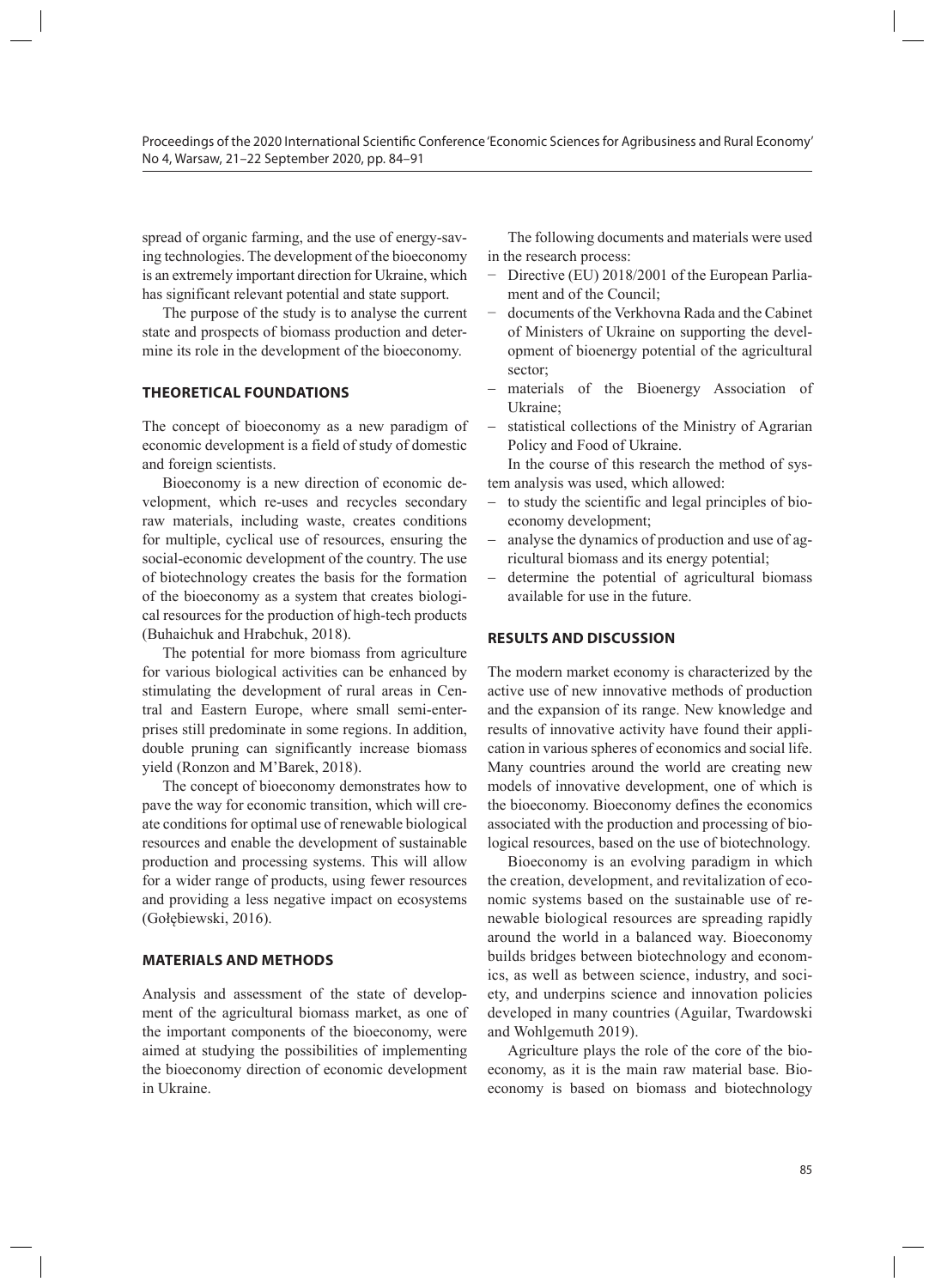where the main components are renewable sources of biomass, in particular of agricultural origin.

The EU Directive defines biomass as a biodegradable fraction of products, waste, or residues of biological origin from agriculture, including plant and animal substances, forestry and related industries, including fisheries and aquaculture, and a biodegradable fraction of waste, including and municipal waste of biological origin. Agricultural biomass means biomass produced from agriculture (Directive (EU) 2018/2001).

The European Union's bioeconomy strategy, developed in 2012, placed a strong emphasis on investment in research, innovation, and skills. Optimization of biomass flows is one of the components of bioeconomy development (Ronzon and M'Barek, 2018).

Given that the agro-industrial resource is becoming a leading strategic bioresource, biomass from products produced in the agricultural sector can give Ukraine new opportunities for sustainable development through the production of cheap, environmentally friendly bioenergy products through efficient use of agricultural biomass.

To stimulate the production and use of biological fuels, the development of the national fuel market in Ukraine based on biomass as a renewable raw material for the production of biological fuels, the legal, social, economic, environmental, and organizational principles of production and use of alternative fuels stimulating an increase in the share of their use to 20% of total fuel consumption in Ukraine by 2020 (Zakon Ukrayiny vid 28 chervnya 2015 r. No 1391-VI).

The analysis for the period 2015–2019 shows that the economic potential of agricultural biomass available for energy production is characterized by an upward trend. According to the Bioenergy Association of Ukraine, in 2015 the energy potential from agricultural biomass was 8.12 million tons of oil equivalent (toe) or 40% of the total biomass potential, in 2018 it was already 10.15 million tons of oil equivalent, which was equal to 44% (Table 1).

| Type of biomass                                                 | Theoretical potential<br>(M tons) | available for energy<br>Potential is<br>$\overline{\text{loc}}$<br><b>N</b> | Theoretical potential<br>(M tons) | Potential is available for energy<br>toe)<br>N | Theoretical potential<br>(M tons) | energy<br>available for<br>Potential is<br>$\overline{\text{be}}$<br><b>N</b> | Theoretical potential<br>(M tons) | available for energy<br>Potential is<br>$\mathfrak{g}$<br>N | Theoretical potential<br>(M tons) | available for energy<br>Potential is<br>$\overline{\text{loc}}$<br>$\overline{z}$ |
|-----------------------------------------------------------------|-----------------------------------|-----------------------------------------------------------------------------|-----------------------------------|------------------------------------------------|-----------------------------------|-------------------------------------------------------------------------------|-----------------------------------|-------------------------------------------------------------|-----------------------------------|-----------------------------------------------------------------------------------|
|                                                                 |                                   | $2015^a$                                                                    |                                   | $2016^{b}$                                     |                                   | 2017c                                                                         |                                   | 2018 <sup>d</sup>                                           |                                   | 2019 <sup>e</sup>                                                                 |
| Straw of cereals                                                | 35.1                              | 3.65                                                                        | 36.1                              | 3.75                                           | 35.6                              | 3.65                                                                          | 32.8                              | 3.36                                                        | 37.5                              | 3.84                                                                              |
| Rapeseed straw                                                  | 3.1                               | 0.43                                                                        | 2.1                               | 0.29                                           | 3.9                               | 0.54                                                                          | 4.9                               | 0.68                                                        | 5.9                               | 0.81                                                                              |
| By-products of corn production<br>on grain (stalks, cores)      | 30.3                              | 2.32                                                                        | 36.5                              | 2.79                                           | 32.1                              | 2.45                                                                          | 46.5                              | 3.56                                                        | 46.6                              | 3.57                                                                              |
| By-products of sunflower<br>production (stems, baskets)         | 21.2                              | 1.22                                                                        | 25.9                              | 1.48                                           | 23.2                              | 1.33                                                                          | 26.9                              | 1.54                                                        | 29.0                              | 1.66                                                                              |
| Secondary agricultural waste<br>(sunflower husk, pulp)          | 1.9                               | 0.5                                                                         | 2.0                               | 0.71                                           | 2.4                               | 0.99                                                                          | 2.4                               | 1.01                                                        | 2.6                               | 1.08                                                                              |
| Total agricultural biomass                                      | 91.6                              | 8.12                                                                        | 102.6                             | 9.02                                           | 97.2                              | 8.96                                                                          | 113.5                             | 10.15                                                       | 121.6                             | 10.96                                                                             |
| Total biomass potential                                         |                                   | 20.19                                                                       |                                   | 21.0                                           |                                   | 20.91                                                                         |                                   | 23                                                          |                                   | 23.63                                                                             |
| The share of agricultural<br>biomass in total potentials $(\%)$ |                                   | 40                                                                          |                                   | 43                                             |                                   | 43                                                                            |                                   | 44                                                          |                                   | 46                                                                                |

Table 1. Energy potential of agricultural biomass for 2015–2019

Source: formed by the authors based on <sup>a</sup>Geletukha, Dragnev and Kucheruk (2017); <sup>b</sup>Vinikaytis and Geletukha (2018); <sup>c</sup>Geletukha, Zhelezna and Dragnev (2019); <sup>d</sup>UABIO (2018); <sup>e</sup>UABIO (2020a, b), Zhelezna (2020).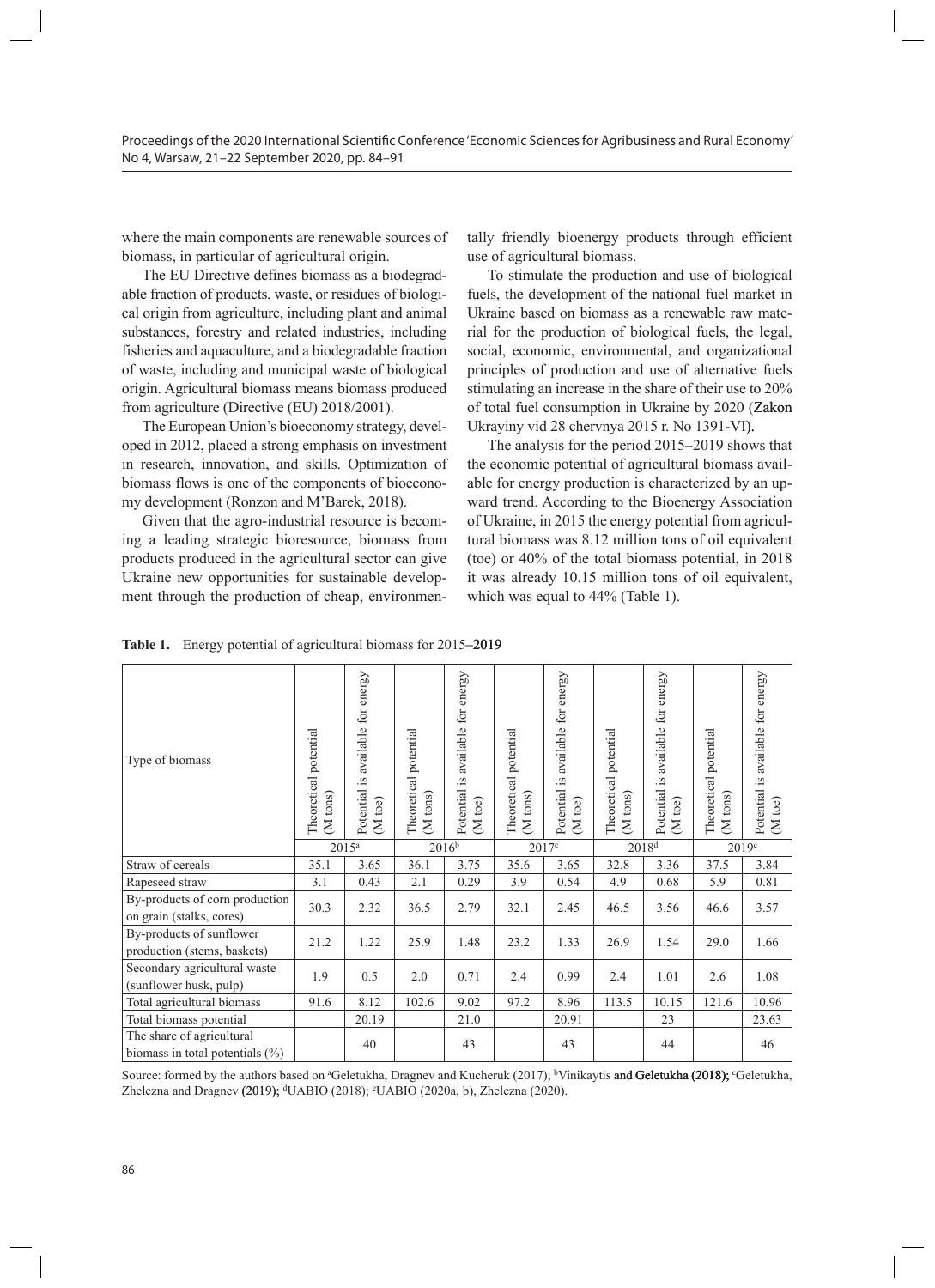Analysis of the use of agricultural biomass for energy purposes showed that the current level of use of energy potential of biomass in the country is very  $low - from 0 to 2-3% depending on the specific$ species, and only sunflower husk showed 73.1% (Table 2).

Structural analysis of the energy potential of biomass revealed that the most frequent raw material used is sunflower husk and the least frequent are cereals and rapeseed straw. Therefore, a beneficial long-term decision would be the intensification of energy production of this type of biomass. The highest percent of biomass potential exploitation was gained by burning the straw bales (Table 3).

The main form of energy from biomass is thermal

energy, which is used for energy purposes by producing thermal energy for heating and hot water supply. During 2014–2018, the share of thermal energy from biomass was within 97% of all renewable thermal energy.

Electricity from biomass is used to provide consumers with electricity. It is mainly produced at thermal power plants and biogas complexes. As of 2018, wood biomass, agricultural waste, and livestock waste were used as raw materials for the production of electricity from biomass in Ukraine. The share of electricity from biomass was about 2.2% of total renewable electricity and about 2% of the total final energy consumption of the country in 2018. The market for electricity from biomass produced by thermal power plants is the wholesale electricity market. That is, the entire amount

|                         | Potential available |               | Volume already used for energy needs |          |                                                 |          |          |                |                   | Share of total |      |          |
|-------------------------|---------------------|---------------|--------------------------------------|----------|-------------------------------------------------|----------|----------|----------------|-------------------|----------------|------|----------|
| Type of biomass         | for energy          |               | thous.                               | thous.   | thous.                                          | thous.   | thous.   | thous.         | potential use     |                |      |          |
|                         |                     | (thous. tons) |                                      | tons     | toe                                             | tons     | toe      | tons           | toe               | $(\%)$         |      |          |
|                         | $2015^a$            | $2017^b$      | 2019 <sup>c</sup>                    |          | $2017^{\rm b}$<br>2019 <sup>c</sup><br>$2015^a$ |          | $2015^a$ | $2017^{\rm b}$ | 2019 <sup>c</sup> |                |      |          |
| Cereal / rapeseed straw | 10 540              | 12 258        | 13 604                               | 256      | 95                                              | 371      | 30       | 455            | 157               | 2.4            | 3.0  | 3.3      |
| Stems, corn cobs        | 12 120              | 12 828        | 18 660                               | 3.7      | 1.2                                             | 15       | 5.0      | 15             | 5.0               | 0.0            | 0.1  | 0.1      |
| Stems, baskets          | 8 4 8 0             | 9 2 9 9       | 11 590                               | $\Omega$ | $\Omega$                                        | $\theta$ | $\Omega$ | $\theta$       | 0                 | $\Omega$       | 0    | $\theta$ |
| of sunflower            |                     |               |                                      |          |                                                 |          |          |                |                   |                |      |          |
| Sunflower husk          | 1410                | 2 3 7 4       | 2 5 8 5                              | 1 166    | 462                                             | 500      | 626      | 890            | 789               | 82.7           | 63.2 | 73.1     |

**Table 2.** The state of use of the energy potential of agricultural biomass

Source: formed by the authors on the basis of <sup>a</sup>Antonenko et al. (2017); <sup>b</sup>Geletukha, Zhelezna and Dragnev (2019), °Zhelezna (2020).

Table 3. Structure of biomass energy potential exploitation for 2017 and 2019

| Type of biomass and exploitation vector       |                   | Energy potential<br>of biomass<br>(thous. tons) |          | Already used<br>for energy exploitation<br>(thous. tons) | Energy<br>potential used<br>$(\%)$ |            |  |
|-----------------------------------------------|-------------------|-------------------------------------------------|----------|----------------------------------------------------------|------------------------------------|------------|--|
|                                               | 2017 <sup>a</sup> | $2019^b$                                        | $2017^a$ | $2019^b$                                                 | 2017 <sup>a</sup>                  | $2019^{b}$ |  |
| Cereal/rapeseed straw:                        | 12 258            | 13 604                                          | 371      | 455                                                      | 3.0                                | 3.3        |  |
| burning (bales)                               |                   |                                                 | 200      | 350                                                      | 1.6                                | 2.6        |  |
| production and burning of granules/briquettes |                   |                                                 | 155      | 100                                                      | 1.3                                | 0.7        |  |
| production and export of granules             |                   |                                                 | 0.97     | 4.9                                                      | 0.01                               | 0.0        |  |
| production and burning of briquettes          |                   |                                                 | 15       |                                                          | 0.1                                |            |  |
| Sunflower husk:                               | 2 3 7 4           | 2 5 8 5                                         | 1 500    | 1890                                                     | 63.2                               | 73.1       |  |
| burning (bales)                               |                   |                                                 | 650      | 1 2 8 0                                                  | 27.4                               | 49.5       |  |
| production and burning of granules/briquettes |                   |                                                 | 300      | 400                                                      | 12.6                               | 15.5       |  |
| production and burning of briquettes          |                   |                                                 | 450      | 210                                                      | 19.0                               | 8.1        |  |

Source: the authors' interpretation based on <sup>a</sup>Geletukha, Zhelezna and Dragnev (2019), <sup>b</sup>Zhelezna (2020).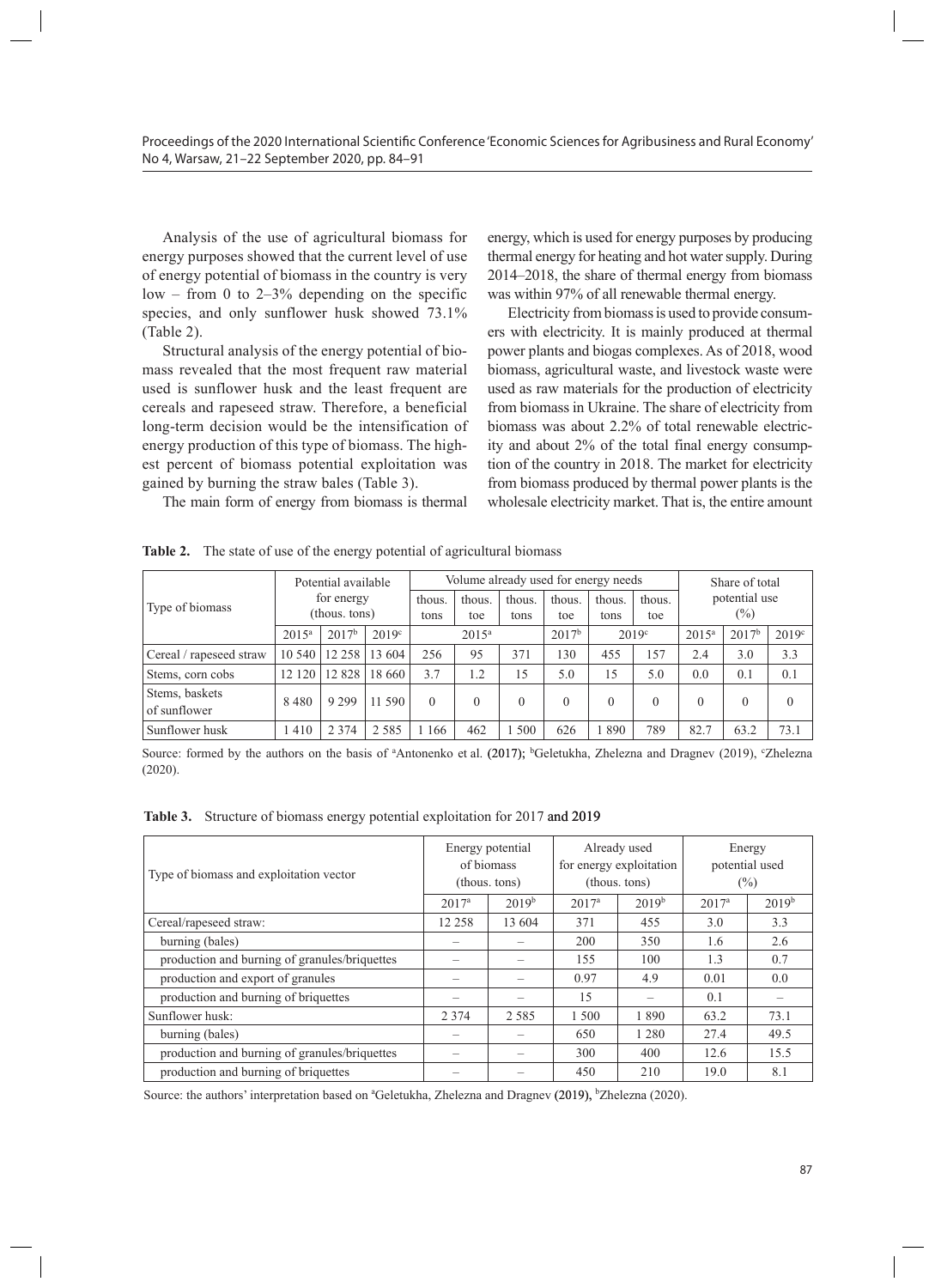of electricity produced from biomass, except for the own needs of thermal power plants, must be purchased by the state enterprise 'Energorynok'.

Biomass can also be used to make a variety of fuels for use in heating systems. Fuel made from biomass is a biofuel. It can be used as a fuel or a component of other fuels. Biofuels can be solid (granules, briquettes, etc.), gaseous (generator gas of gasification processes, biogas in the process of fermentation, etc.), and liquid (combustible liquids and oils in the process of pyrolysis, liquid motor biofuels in the process of hydrolysis or fermentation, etc.). All of these fuels are biological fuels. In the studied period, solid biofuel has a stable upward trend and its production in 2018 compared to 2014 increased by 54.2%. Biogas production increased 3.3 times compared to 2015 (Table 4).

The processes of transition of the national economics to bioeconomy principles should be based on the restoration of the biological value of natural resources, their rational use, the introduction of new technologies and innovations, and the use of the energy potential of agricultural biomass (Martusenko, 2017).

The amendments to the State Targeted Economic Program for Energy Efficiency and Development of Energy Production from Renewable Energy Sources and Alternative Fuels for 2010–2020 approved the amount and sources of funding in the amount of 346.73 billion UAH, including 8.42 billion UAH at the expense of state budget, 15 billion from local

budgets and 323.31 billion UAH from other sources (Kabinet Ministriv Ukrayiny Postanova vid 19 chervnya 2019 r. No 556).

Reliable assessment of the potential of agricultural biomass is an important indicator of creating conditions for the implementation of bioeconomic standards in the economics of Ukraine.

Dynamics of agricultural biomass volume and the prospect thereof have been composed based on statistical data and growth rate factor  $(K_B)$ :

$$
K_B = \frac{B_1 - B_0}{B_0},
$$

where:

 $K_B$  – growth rate factor,

 $B_0$  – statistical indicator of previous year,

 $B_1$  – statistical indicator of current year.

By substituting the variables with data that correspond to a certain period (Table 1) we receive the indicators that demonstrate growth or decrease of agricultural biomass volume (Table 5).

Volumes of agricultural biomass production for the future were determined using the technique of calculating the materials of previous studies of the authors (Kucher and Prokopchuk, 2019) and statistical data (State Statistics Service of Ukraine, 2019b). Based on the obtained results, the average growth rate of crop biomass for the study period 2015–2018 is 0.08 or 8%. According to the

Table 4. Dynamics of energy production and biofuels from biomass for 2014–2018

| Indicator                                                                  | 2014   | 2015    | 2016    | 2017   | 2018    |
|----------------------------------------------------------------------------|--------|---------|---------|--------|---------|
| Heat energy                                                                |        |         |         |        |         |
| Produced (thous. toe)                                                      | 1 407  | 1533    | 2 1 7 0 | 2429   | 2676    |
| Share of thermal energy from biomass from all renewable thermal energy (%) | 96.5   | 96.6    | 97.4    | 97.5   | 97.6    |
| Electricity                                                                |        |         |         |        |         |
| Produced (thous, toe)                                                      | 11.0   | 12.0    | 12.0    | 18.0   | 25.0    |
| Share of electricity from biomass from all renewable electricity $(\%)$    | 1.1    | 1.2     | 1.1     | 1.7    | 2.2     |
| <b>Biofuels</b>                                                            |        |         |         |        |         |
| Solid biofuels (kJ)                                                        | 99 773 | 108 081 | 138 667 | 147400 | 153 886 |
| Liquid biofuel (thous. tons)                                               | 26     | 16      | 6       | 21     | 4       |
| Biogas (kJ)                                                                | -      | 600     | 267     | 1601   | 995     |

Source: systematized by the authors according to the official data of the State Statistics Service of Ukraine (2016, 2018, 2019a).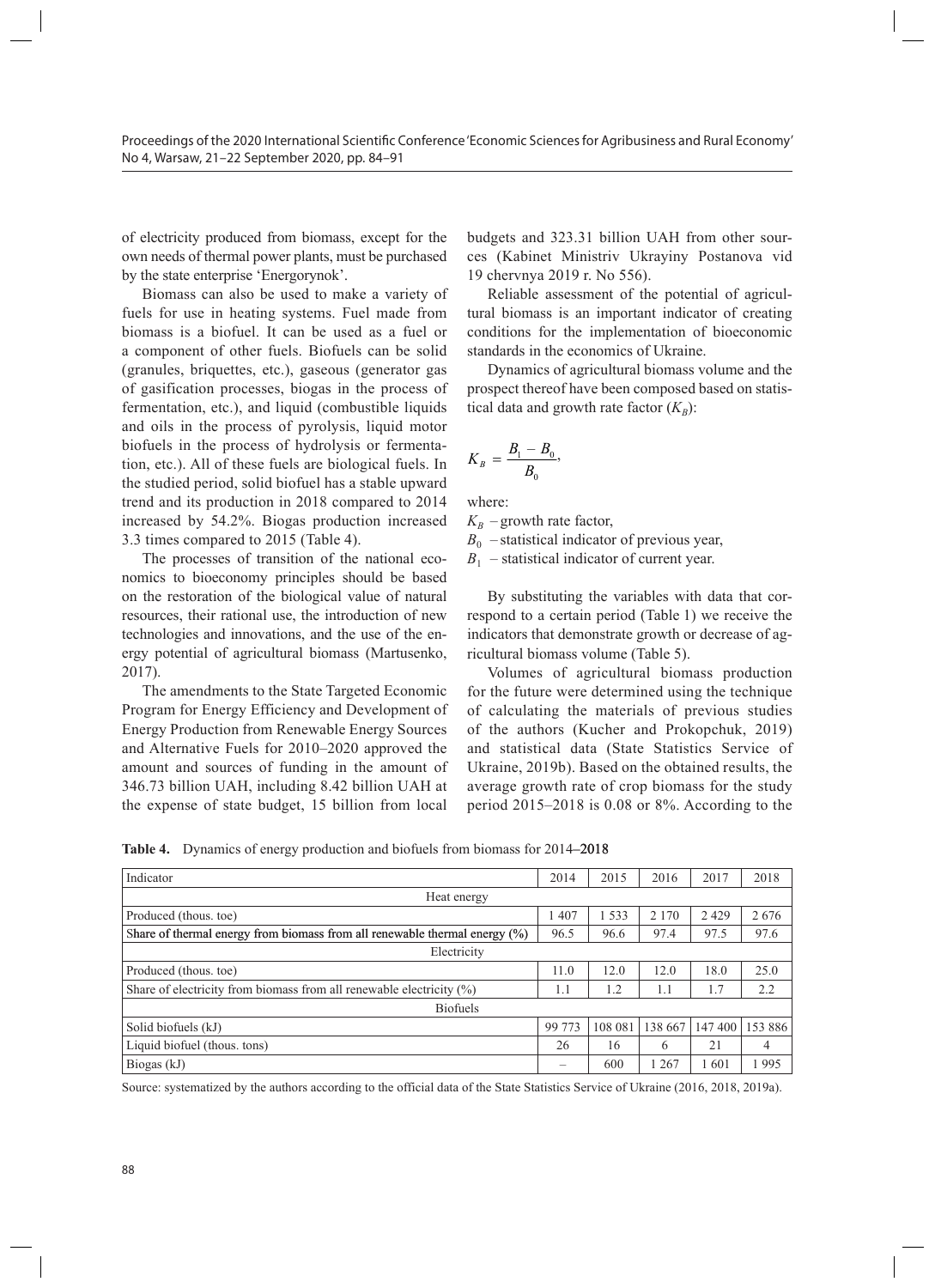| Year   | Variable       | Theoretical capacity<br>(million tons) | Growth rate factor                           | Average growth rate factor      |
|--------|----------------|----------------------------------------|----------------------------------------------|---------------------------------|
| 2015   | $B_0$          | 91.6                                   |                                              |                                 |
| 2016   | Β              | 102.6                                  | $K_{B1} = (102.6 - 91.6) \div 91.6 = 0.12$   |                                 |
| 2017   | $B_{\gamma}$   | 97.2                                   | $K_{B2} = (97.2 - 102.6) \div 102.6 = -0.05$ | $(K_{B1}+K_{B2}+K_{B3})/3=0.08$ |
| 2018   | B <sub>2</sub> | 113.5                                  | $K_{B3} = (113.5 - 97.2) \div 97.2 = 0.17$   |                                 |
| $\sim$ |                | .                                      |                                              |                                 |

**Table 5.** Growth rate factor of agricultural biomass growth **2017 Proprietished in the contrast growth** 

Source: own calculations based on Table 1.



**Figure 1.** Potential of agricultural biomass available for use (million tons) **Figure 1.** Potential of agricultural biomass available for use (million tons) Source: own calculations.

results obtained in 2025, the amount of biomass for use in bioenergy may be about 194.5 million economy at the state level; tons (Fig. 1).

#### **CONCLUSIONS**

The results of the study suggest that Ukraine has significant natural and economic, research and production, raw material potential, and legal support of the state for the development of the bioeconomy through the development of innovative technologies.

In the context of the above, for the implementation of the bioeconomic format of Ukraine's economic development, it is first necessary:

- − create conditions for increasing agricultural biomass production through the development of innovative technologies;
- concentrate the efforts of scientists and practitioners on the development of basic technologies and approaches to the organization of this process;
- 025, the amount of biomass provide support for the development of the bioeconomy at the state level;
	- − based on the analysis of the components of the bioeconomy that determine its implementation, develop a concept and national strategy for the development of the bioeconomy.

Further research will focus on the experience of countries that use innovative biotechnology in agricultural production and their strategic programs for the development of the bioeconomy.

#### **Acknowledgements**

The research was funded partially by the Warsaw University of Life Sciences Ownership Scholarship Fund – SGGW.

#### **REFERENCES**

1. Aguilar, A., Twardowski, T., Wohlgemuth, R. (2019). Bioeconomy for Sustainable Development. Biotech-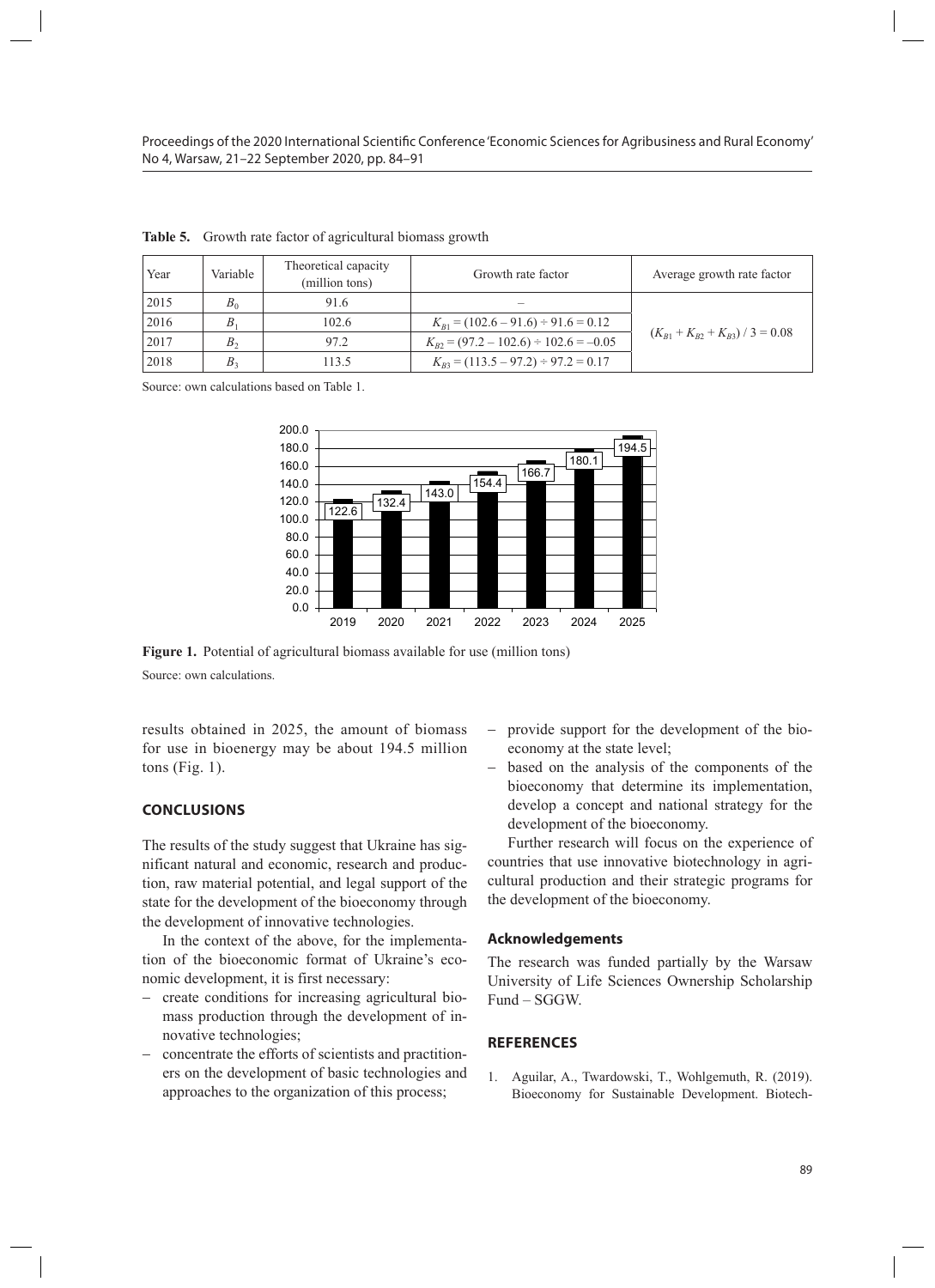nology Journal, 40 (Part A), pp. 181-184. https://doi. org/10.1016/j.nbt.2017.06.012

- 2. �Antonenko, V., �Zubenko, V., �Oliynyk, E., Radchenko, S. (2017). Praktychnyy posibnyk z vykorystannya biomasy v yakosti palyva u munitsypalnomu sektori Ukrayiny (dlya predstavnykiv derzhavnykh ta komunalnykh ustanov) [A practical guide to the use of biomass as a fuel in the municipal sector of Ukraine] [in Ukrainian]. Retrieved from: http://bioenergy.in.ua/media/filer\_public/ee/f5/eef5a439-70ab-4d49-85e2-fad-0741edc96/jkhfin.pdf
- 3. Buhaichuk, V.V., Hrabchuk, I.F. (2018). Bioekonomika ta yiyi rolu rozvytku suchasnoho suspilstva [Bioeconomy and its role in the development of modern society] [in Ukrainian]. Ekonomika APK, 5, pp. 110-116. Retrieved from: http://eapk.org.ua/en/contents/2018/05/110
- 4. Bioenergy Association of Ukraine (UABIO) (2018). Bioenergy transition in Ukraine. Retrieved from: https://uabio.org/en/bioenergy-transition-in-ukraine
- 5. Bioenergy Association of Ukraine (UABIO) (2020a). Biomass Heating. Retrieved from: https://uabio.org/en/ biomass-heating
- 6. Bioenergy Association of Ukraine (UABIO) (2020b). Biopower and CHP. Retrieved from: https://uabio.org/ en/biopower-and-chp
- 7. Directive (EU) 2018/2001 of the European Parliament and of the Council of 11 December 2018 promotion of the use of energy from renewable sources (PE/48/2018/ REV/1). OJ L 328, 21.12.2018.
- 8. Geletukha, G., Dragnev, S., Kucheruk, P. (2017). Praktychnyy posibnyk z vykorystannya biomasy v yakosti palyva u munitsypalnomu sektori Ukrayiny (dlya predstavnykiv ahropromyslovoho kompleksu) [Practical guide to the use of biomass as a fuel in the municipal sector of Ukraine (for representatives in the agro-industrial association)] [in Ukrainian]. Retrieved from: https://saf.org.ua/wp-content/uploads/2017/12/Praktychnyj-posibnyk-dlya-predstavnykiv-agropromyslovogo-kompleksu-UNDP-2017-UA.pdf
- 9. Geletukha, G., Zhelezna, T., Dragnev, S. (2019). Analiz baryeriv dlya vyrobnytstva enerhiyi z ahrobiomasy v Ukrayini [Analysis of barriers to energy production from agrobiomass in Ukraine. Bioenergy Association of Ukraine]. Analitychna zapyska BAU, 21 [in Ukrainian]. Retrieved from: https://saf.org.ua/wp-content/uploads/2019/04/position-paper-uabio-21-ua.pdf
- 10. German Bioeconomy Council (2020). Bioeconomy Policy – Synopsis and Analysis of Strategies in the G7 (report). Retrieved from: https://biooekonomierat. de/fileadmin/Publikationen/berichte/BOER\_Laenderstudie\_1\_.pdf
- 11. Gołębiewski, J. (2016). Condition and potential for development of the biomass market. Presentation at the 150th EAAE Seminar, 22-23 October 2015, Edinburgh. https://doi.org/10.22004/ag.econ.212646
- 12. Kabinet Ministriv Ukrayiny Postanova vid 19 chervnya 2019 r. No 556. Pro vnesennya zmin do Derzhavnoyi tsilovoyi ekonomichnoyi prohramy enerhoefektyvnosti i rozvytku sfery vyrobnytstva enerhonosiyiv z vidnovlyuvanykh dzherel enerhiyi ta alternatyvnykh vydiv palyva na 2010-2020 roky [Resolution of the Cabinet of Ministers of Ukraine of 19 June 2019 No 556. On amendments to the state targeted economic program for energy efficiency and development of energy production from renewable energy sources and alternative fuels for 2010-2020] [in Ukrainian]. Retrieved from: https://zakon.rada.gov.ua/laws/show/556-2019-%D0%BF#Text
- 13. Kucher, O., Prokopchuk, L. (2019). Economic Aspects of Biomass Market Development in Ukraine. 6th International Conference – Renewable Energy Sources (ICoRES 2019). https://doi.org/10.1051/e3sconf/202015401007
- 14. Martusenko, I. (2017). Bioekonomichni zasady formuvannya priorytetiv ekonomichnoho zrostannya v Ukrayini [The bioeconomic principles of the formation of priorities of economic growth in Ukraine]. Ekonomika i Suspilstvo, 13, pp. 245-252 [in Ukrainian]. Retrieved from: https://economyandsociety.in.ua/ journals/13\_ukr/41.pdf
- 15. Ronzon, T., M'Barek, R. (2018). Socioeconomic Indicators to Monitor the EU's Bioeconomy in Transition. https://doi.org/10.3390/su10061745
- 16. State Statistics Service of Ukraine (2016). Palyvnoenerhetychni resursy Ukrayiny. Statystychnyy zbirnyk [Fuel and energy resources of Ukraine. Statistical Publication] [in Ukrainian/English]. Kyiv. Retrieved from: http://www.ukrstat.gov.ua/druk/publicat/Arhiv\_u/5a/ Arch\_per\_bl.htm
- 17. State Statistics Service of Ukraine (2018). Palyvnoenerhetychni resursy Ukrayiny. Statystychnyy zbirnyk [Fuel and energy resources of Ukraine. Statistical Publication] [in Ukrainian/English]. Retrieved from: http:// www.ukrstat.gov.ua/druk/publicat/kat\_u/2018/zb/12/ zb\_peru2017pdf.pdf
- 18. State Statistics Service of Ukraine (2019a). Palyvnoenerhetychni resursy Ukrayiny. Statystychnyy zbirnyk [Fuel and energy resources of Ukraine. Statistical Publication] [in Ukrainian/English]. Kyiv. Retrieved from: http://www.ukrstat.gov.ua/druk/publicat/kat\_u/2019/ zb/12/zb\_per2018.pdf
- 19. State Statistics Service of Ukraine (2019b). Silske hospodarstvo Ukrayiny 2018. Statystychnyy zbirnyk